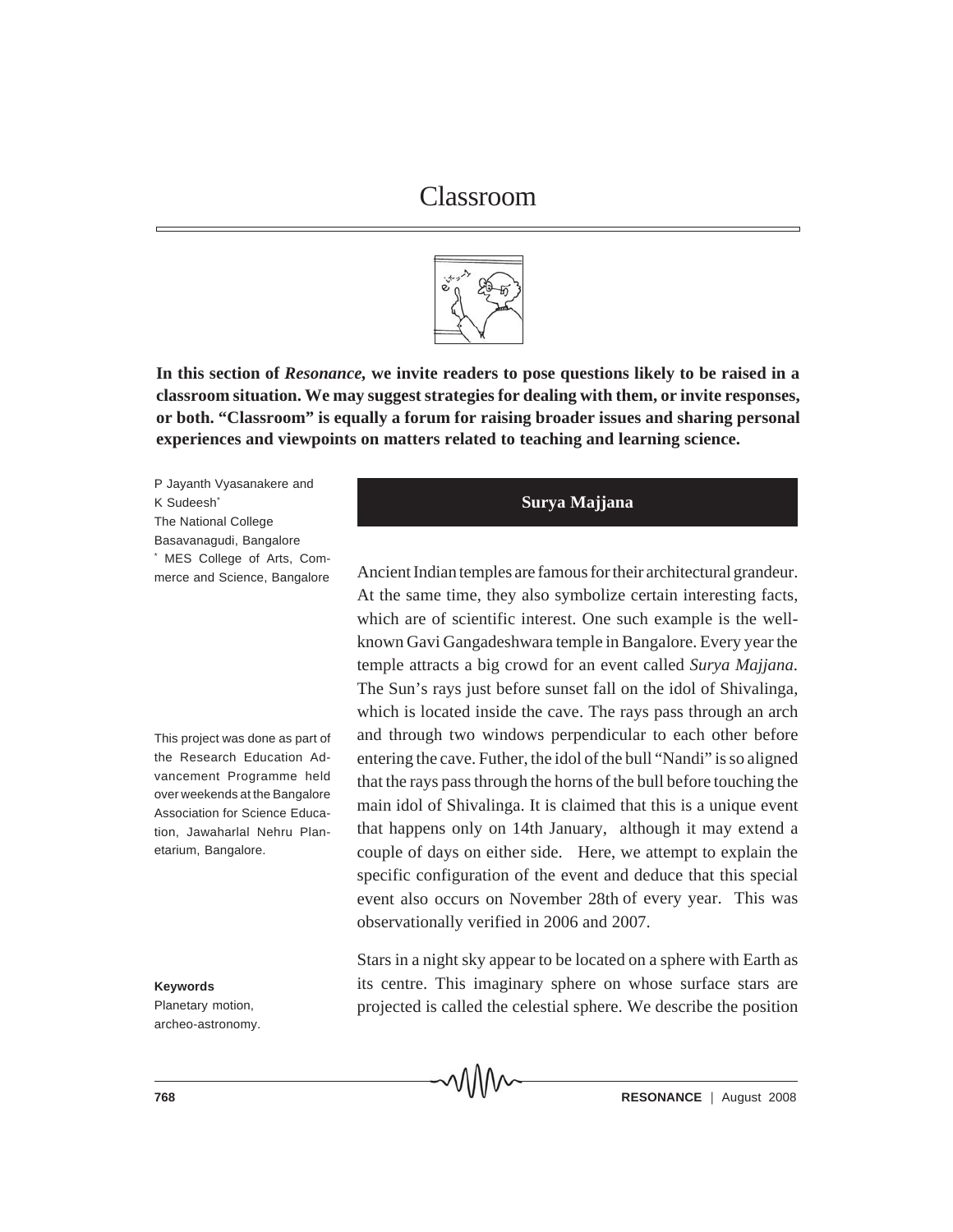## **CLASSROOM**



*Figure 1. A diagram of the celestial sphere depicting the angles used in the description of the position of a celestial object.*

of a given object on this sphere using a spherical polar coordinate system  $(r, \theta, \varphi)$  system).

Since we are projecting stars at various distances to a common sphere (celestial sphere) we can neglect the *r* coordinate as long as we are interested only in their direction. An observer not rotating with Earth can almost ignore the motion of stars (due to their huge distances) and specify the position using  $\theta$  and  $\varphi$ . The rotation axis of the Earth serves as the polar axis of the coordinate system. Instead of  $\theta$  coordinate, conventionally  $\delta = 90^0 - \theta$  is used.  $\delta$  is called 'declination' and is analogous to latitude on Earth. Any direction on the equator ( $\delta = 0$ ) can be chosen as the direction of the initial line ( $\varphi = 0$ ). Conventionally the direction of 'first point of Aries' (the point where Sun crosses the equator on 21st March) is chosen for this purpose. The  $\varphi$ coordinate defined in this manner is called 'right ascension' (RA).

However, since Earth is rotating, an observer on Earth sees the celestial sphere to be rotating in the opposite sense about the polar axis. Thus stars appear to move on circles of constant  $\delta$ , completing a full circle in a day. Similarly as the Earth moves around the Sun once in a year, it appears as though the Sun moves around the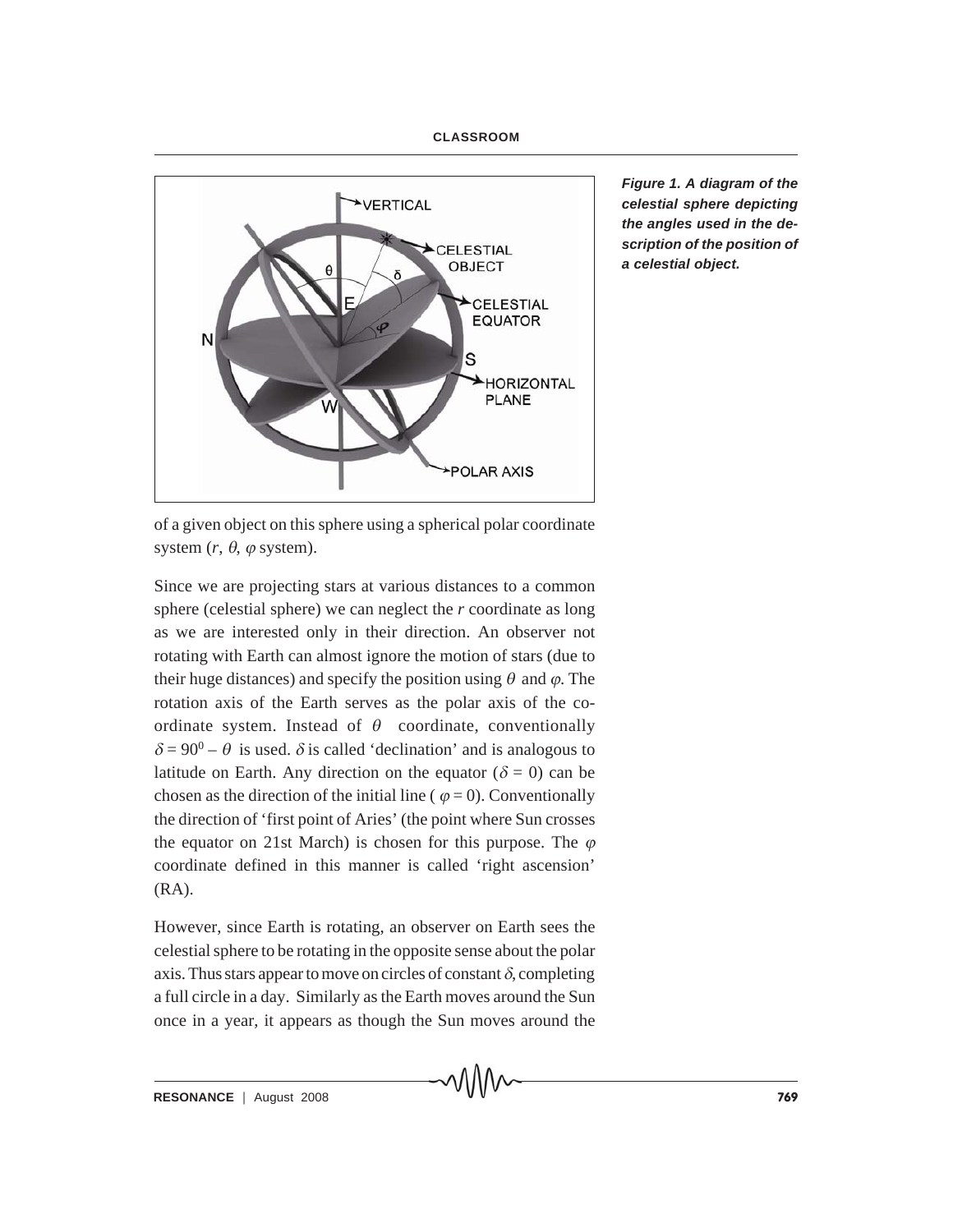#### **CLASSROOM**



*Figure 2. The yearly motion of Sun as seen by an observer fixed to Earth. The duration from December 21st to June 21st in which the declination increases is called Uttarayana and the duration from June 21st to December 21st in which the declination decreases is called Dakshinayana.*

Earth once in a year on the celestial sphere (apart from its daily motion). The angle between the Earth's rotation axis and the normal to its plane of revolution is 23½ degrees. Hence the Sun's declination varies over the range of  $+23\frac{1}{2}$  and  $-23\frac{1}{2}$  degrees in a year. Thus the Sun changes the declination, day by day throughout the year. Consequently, the annual motion of Sun will appear to us as shown in *Figure* 2.

The variation of declination with date in a year is represented by the graph in *Figure* 3.

Accordingly, we have two days in a year (except the solstices, which are the extrema in the graph) symmetrical to the solstices



*Figure 3.*

**770 RESONANCE**  $\vee$  **V V**  $\vee$  **RESONANCE** | August 2008